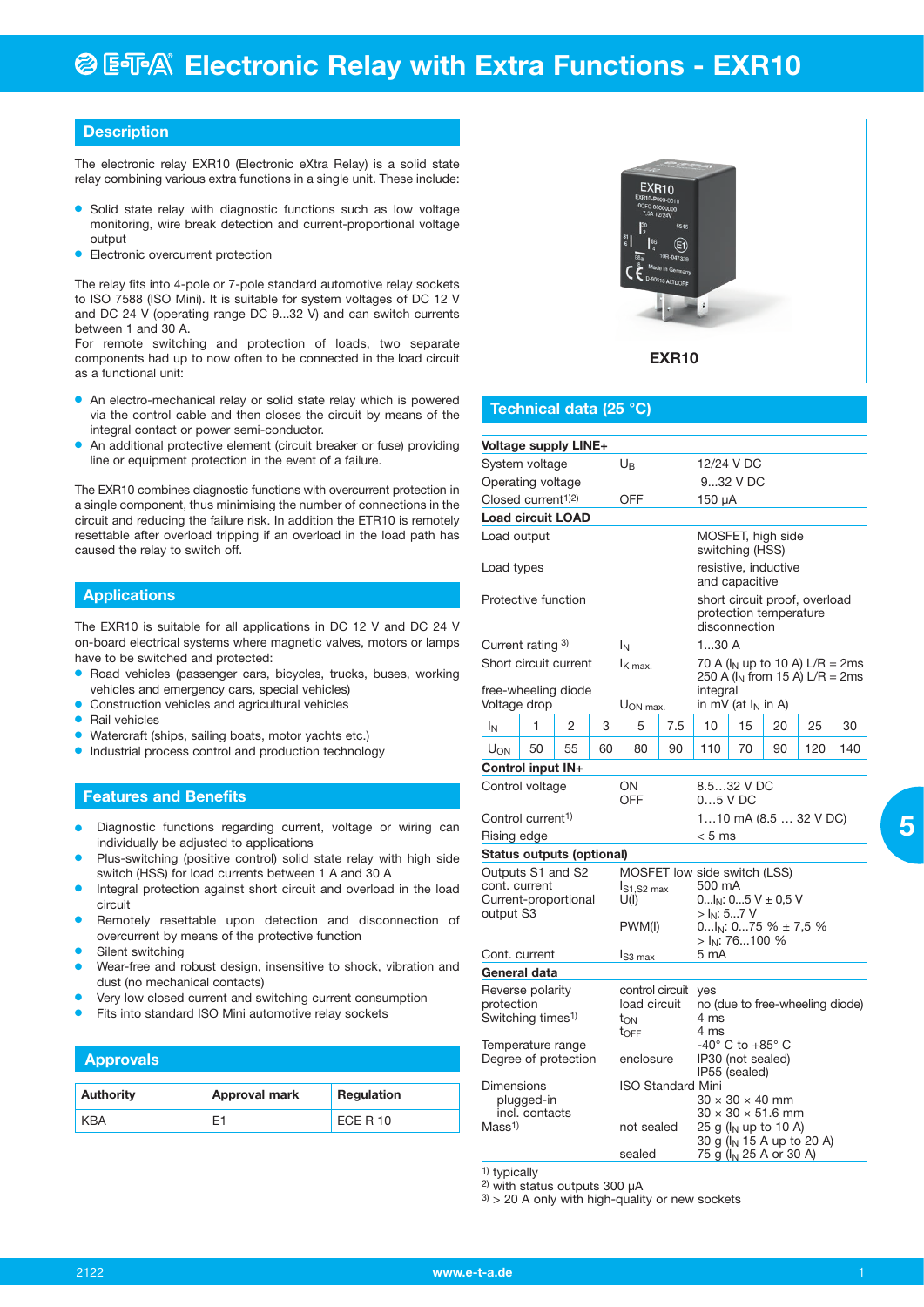## **@ ESA® Electronic Relay with Extra Functions - EXR10**

#### **Technical data (25 °C)**

| Tests              |                                                                                                                                                                                                                                                                                            |
|--------------------|--------------------------------------------------------------------------------------------------------------------------------------------------------------------------------------------------------------------------------------------------------------------------------------------|
|                    |                                                                                                                                                                                                                                                                                            |
| Humidity           | 9 cycles to DIN EN 60068-2-30:2006-06<br>max. 55 °C, 24 hrs cycle                                                                                                                                                                                                                          |
| Temperature change | 30 cycles to DIN EN 60068-2-14:2009-01<br>min. temperature -40 °C, max. temperature<br>$+90^{\circ}$ C                                                                                                                                                                                     |
| Protection class   | DIN 40050:1980-07<br>DIN EN 60068-2-18:2001-10<br>sealed: IP55, unsealed: IP30                                                                                                                                                                                                             |
| Vibration          | Commercial vehicle, decoupled cab<br>ISO16750-3:2012 test VII<br>(with socket AK 595000011 and retaining clip<br>AK595000031; vibration resistance depends<br>on design, quality, age (number of push-in<br>cycles), mounting position of the socket used<br>and of the connecting cables) |
| Shock              | ISO16750-3:2012<br>500 m/s <sup>2</sup> , 6 ms, half-sine, 10 shocks<br>per direction<br>DIN EN 60068-2-27:2009 test Ea<br>25 g, 11 ms, halfsine, 10 shocks<br>per direction                                                                                                               |
| Corrosion          | IEC 600068-2-52: 1996-10, severity level 3                                                                                                                                                                                                                                                 |

#### **Pin assignment**

4-pin version

| LINE       | 30  | 2 |  |
|------------|-----|---|--|
| LOAD       | 88a | 8 |  |
| <b>GND</b> | 31  | 6 |  |
| IN         | 86  | 4 |  |

8 (88a) 6 4 2 (86)  $(30)$ (31)

5

(88a)

3 2 1 (30) (31) 5 (86)

8  $6 \frac{\text{m}}{\text{m}}$  4

7-pin version

| <b>LINE</b>    | 30             | $\overline{2}$ |  |
|----------------|----------------|----------------|--|
|                |                |                |  |
| LOAD           | 88a            | 8              |  |
| <b>GND</b>     | 31             | 6              |  |
| IN             | 86             | 4              |  |
| S <sub>1</sub> | S <sub>1</sub> | 1              |  |
| S <sub>2</sub> | S2             | 3              |  |
| S <sub>3</sub> | S <sub>3</sub> | 5              |  |

S1 activation signal

- S<sub>2</sub> diagnosis and overcurrent signal
- S3 present load currrent U(I) or PWM(I)

Pin assignment is in accordance with ISO 7588 Pins 2, 4, 5, 6 and S3 – blade terminals 6.3 x 0.8 Pins 1 and 3 – blade terminals 2.8 x 0.8 Pin denomination as per DIN 72552.

#### **Order**

We require two parts of information for a complete order, the type number of the base unit (hardware) and the selected functions (configuration of software).

The type number allows to have the relay optionally

- **•** with or without overcurrent trip curve
- with 4-pin or 7-pin type socket
- with a current rating between 1 A and 30 A
- **•** with or without environmental sealing for an enhanced IP protection degree (comes as a series feature for ratings of 25 A plus)

The configuration of the functions is implemented during production and cannot be changed afterwards. Please select at least one function.

The following functions are available:

- $\bullet\;$  pulse or level control with filtering (10 ms to 5 min)
- control signal
- $\bullet$  ON and/or OFF delay (100 ms up to 45 d)
- $\bullet$  pulse output, retriggerable or with pulse abortion function
- blinking (frequency and pulse duty factor selectable)
- **•** overcurrent characteristic curve with two points defined by - current ( $l_{trip1}$ , 1.0...1.5 x  $I_N$ ,  $\pm$  10 %;  $I_{trip2}$  2...4 x  $I_N$ ,  $\pm$  20 %)
	- time ( $t_{trip1}$ , 100...500 ms, 10 %;  $t_{trip2}$  10...50 ms, ±20 %)
- $\bullet$  reset lock-out (1 s to 10 min)
- **o** overload error memory
- overcurrent signal
- **•** undervoltage detection (9...30 Voc, ON or OFF condition) with filtering (1 s...179 s) and disconnection as well as status indication
- **•** wire break detection (in ON and/or OFF condition) with wire break indication

For details of the functions listed above and of the type number please visit out website<sup>1</sup> or see our product configurator<sup>2</sup> or contact your responsible sales person.

1 www.e-t-a.de/relay\_configurator